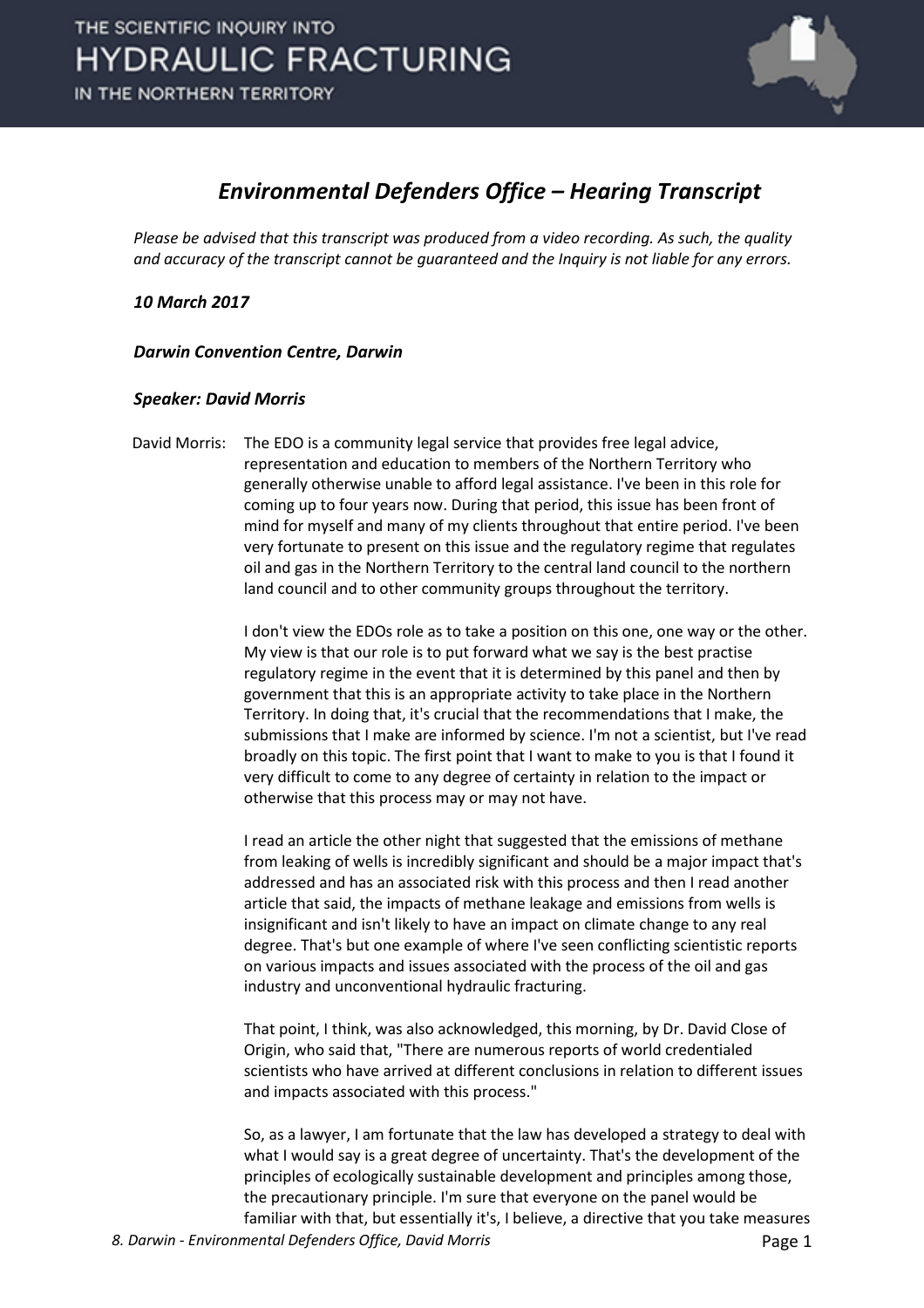

to prevent potential future harm in the absence of scientific evidence where there's a lack of full scientific certainty about what impact may or may not be in the future.

So, I would basically like to put on the record right at the outset that it is my very strong recommendation that a regulatory regime in the Northern Territory include mechanisms to operationalize the precautionary principle. That is to say, not just risk based measures, but precautionary measures in relation to this process.

I've been strongly influenced by the work of academic at Sydney University, Andrew Edgar, and I agree with his opinion that merits review is a particularly effective mechanism to operationalize the precautionary principle. That is, it makes the precautionary principle mean something more than just an exercise of ticking a box on the way to an approval. It formalises it as part, as an integral part, of the regulatory regime. I believe it has the ability to improve the consistency of decision making. Increase the quality of decision making. Develop environmental jurisprudence. Allow for judicial consideration or tribunal consideration of the interpretation of the law and how the precautionary principle should be applied and hopefully that will lead to better outcomes and the absence, in the future, of unacceptable environmental impacts of this process.

I note that the precautionary principle is often laudably included as an object of legislation, but it has been criticised that it simply becomes one element of the decision making process. It is very easy for a decision maker to note the precautionary principle and write a paragraph on it in their decision and that may well be enough to discharge their duties under a judicial review situation. The precautionary principle indicates that decision makers should impose measures to prevent degradation where there is scientific uncertainty and the potential for serious irreversible environmental harm. And so it, therefore, imposes more onerous requirements, because preventative measures may be required to be taken now to address that uncertainty.

I've spoken about that and I've briefly touched on the importance of including third party merits review rights in the process, but I want to turn now to the good things I see with the current Northern Territory regulatory regime. I'll then go through the things that I say would need to be improved and then, very briefly, I will go through some of the things that I would say are best practise in international jurisdictions in relation to this. I'll, of course, address these issues more comprehensively in a submission to you before the 30th of April.

So, as I've mentioned, I think that the principles of ecologically sustainable development are important. It's worthwhile recognising that the new petroleum environmental regulations brought into effect in the Northern Territory last year include principles of environmental ... ecologically sustainable development, rather, as one of their objects and one of the things that must be considered. And so, I applaud that.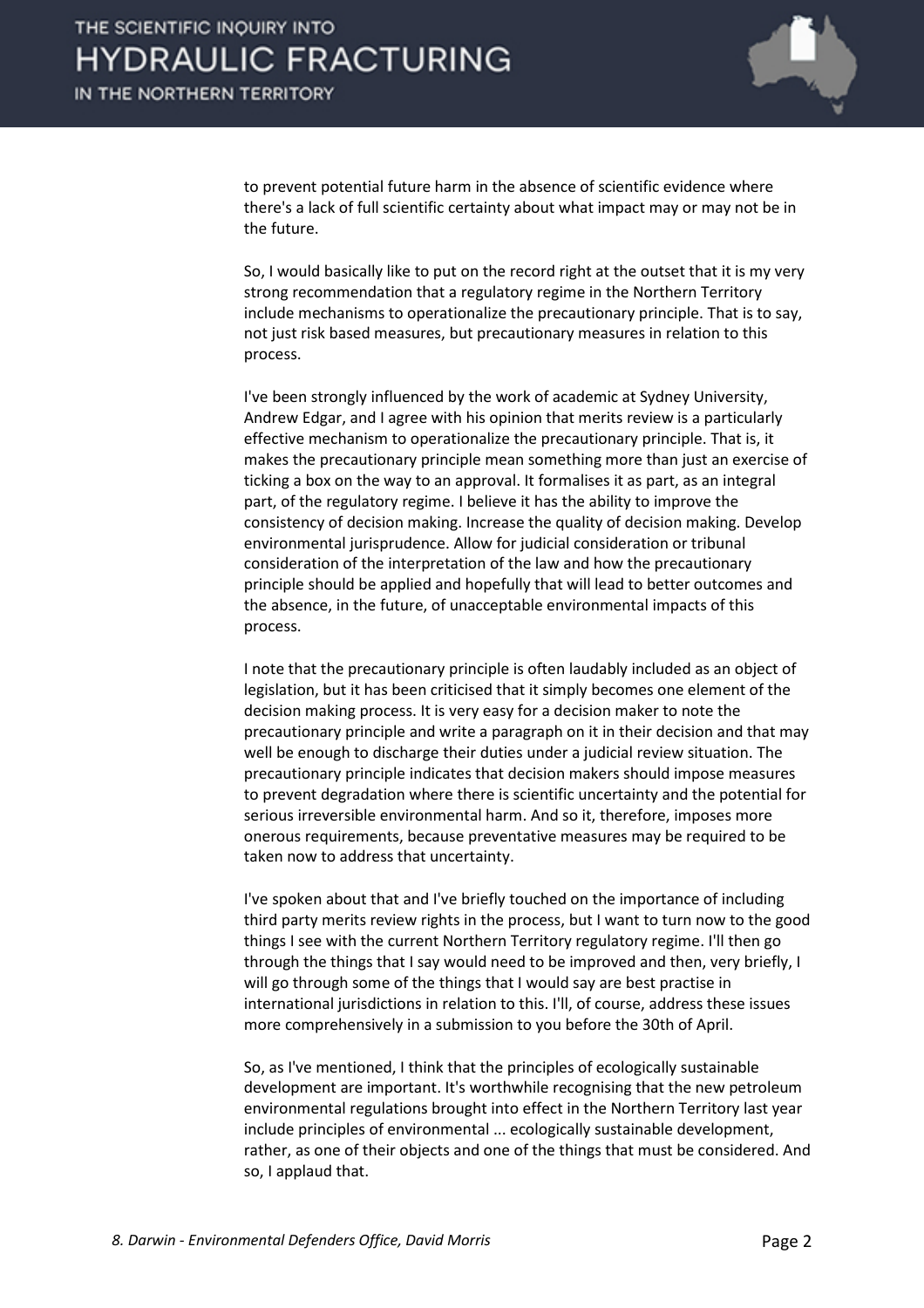

I support the regulation's emphasis on the improved transparency, through the making publicly available of the environment management plans and the requirement for statement of reasons to be accompanied by your decisions. One note here and I'll touch on it a little more later on. That there is a difference between publicly available data and publicly digestible data. If you're looking to improve confidence or community confidence in a process, I would urge the government to come up with strategies to make sure that information that's provided publicly is not only accessible, but digestible. I also support the intention in the regulations for comprehensive engagement of stakeholders. More consideration needs to be taken to ensure that, again, this is not an exercise of ticking a box and there is meaningful engagement and that people are educated.

I'll now turn to my concerns with the current approach. Firstly, I'll turn my concerns to the act itself. Dr. Hunter has written a very good report on the regulations. That report doesn't, so far as I can tell, touch on the petroleum act itself of which, the regulations are, of course, subordinate to. The act still places economic interests above environmental protection. It does not reference principles of ecologically sustainable development. I would suggest that most jurisdictions in Australia now and elsewhere recognise that a fundamental element of petroleum legislation should be an objective to conserve and protect the environment. There are other issues in the act. Some of which might be best described as matters that need to be tidied up. Others, which I think are more concerning, like the fact that at the moment the way the act operates, which I believe was the case just prior to the election, an oil and gas can be authorised without going through the more stringent and new requirements of the environmental regulations by way of a directive.

So, that is, I understand that Origin's most recent operation in the Northern Territory was approved by the government without following the procedures required under the environmental management regulations, under the petroleum environmental regulations and, therefore, there was nothing like a statement of reasons, for example, because it wasn't undertaken in accordance with the regulations. I believe the reasons that were given at the time for that was that they had made their application for a permit at a time that preceded the introduction of the regulations. There was nothing in the regulations that wouldn't have operated upon that application.

The regulations urge an approach based on principles or objectives, namely that all oil and gas operations in the Northern Territory will ensure they don't result in unacceptable environmental outcomes. They leave it to the operator to determine how to achieve those principles and objectives. There is an absence of minimum standards in the legislation. I have some concerns about the absence of minimum standards. Briefly, they're set out in the comment that I made in relation to those regulations.

But briefly, there is a high level of reliance on operators doing the right thing. Some may, others may not. The other problem with relying on acceptable environmental outcomes is that in relation to this industry, some of those outcomes may not be known for a great period of time. It's difficult to judge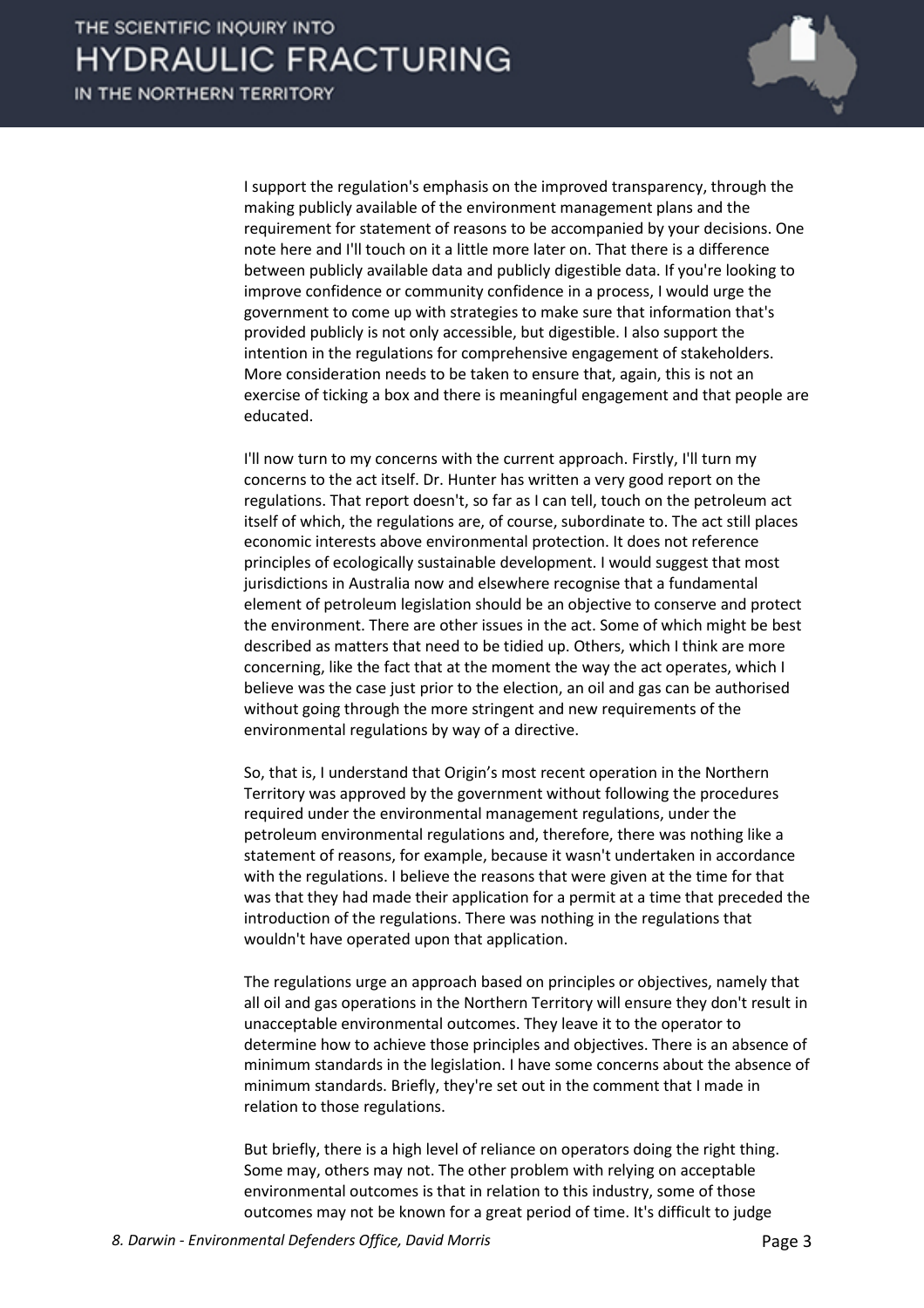

whether someone has actually conducted their operation in a way that has left an acceptable environmental outcome unless you can see some way into the future. I believe that using a solely objective based approach really allows a company to take a calculated risk, essentially, about the lowest cost option to them without necessarily being the safest long-term option. As we heard from Origin this morning, once a well is abandoned and signed off by the government, it will be the responsibility of the government and the liability of the taxpayer.

I've read a number of pieces of literature in relation to principle based or objective based regulation. Some of those pieces of literature said that it's inappropriate when dealing with contextual challenges, such as, poor operators, recalcitrant operators or under resourced compliance and enforcement teams.

It puts the department at a real disadvantage, as a regulator. If, you are going on a site and trying to establish whether or not an operator is conducting their operation appropriately, in the absence of minimum standards, that's very difficult to do. Perhaps if I give an example, if you require that an operator only store flow back or produced water in tanks, it's very easy to observe if they're complying with that rule. If, you just say it's up to the operator to ensure that there are no unacceptable environmental outcomes and they've decided that an evaporative pit is appropriate, it's very difficult to enforce or determine whether there is leakage from that pit. You're really at the mercy of observing unacceptable environmental outcomes.

On the contrary, having detailed rules, provides certainty, sets out a clear standard of behaviour. They're easier to apply consistently. They're easier to enforce. I think it's important to note that in the Northern Territory we have a great deal of difficulty retaining and attracting adequately experienced qualified staff and that goes with compliance teams across the board. So, when you're dealing with that challenge, you might want to have a system that's the most easily enforceable system you can have.

On the other hand, strict rules do lead to gaps. Failure to keep pace with scientific developments and can also lead to creative compliance. Our position, which was expressed in our comment on the draught regulations was that combining an objectives approach with some minimum standards, where they're appropriate. In a hybrid approach, is the appropriate way to go forward with regulations in the Northern Territory. To put that into context, I think that there should be minimum requirements around well construction, around water management and around baseline studies.

To continue on with things I think are currently problematic with the regime. The draught regulations do not define the term, acceptable and they do not define the term, as low as reasonably practical. They place an enormous reliance on the minister making a good decision and in the absence of merits review, there is nowhere other than judicial review to interrogate the decision of the minister.

There is an absence of mandated requirements for baseline testing of groundwater, surface water and emissions. I note that these are matters, which are usually part of an application and that the government accesses those things,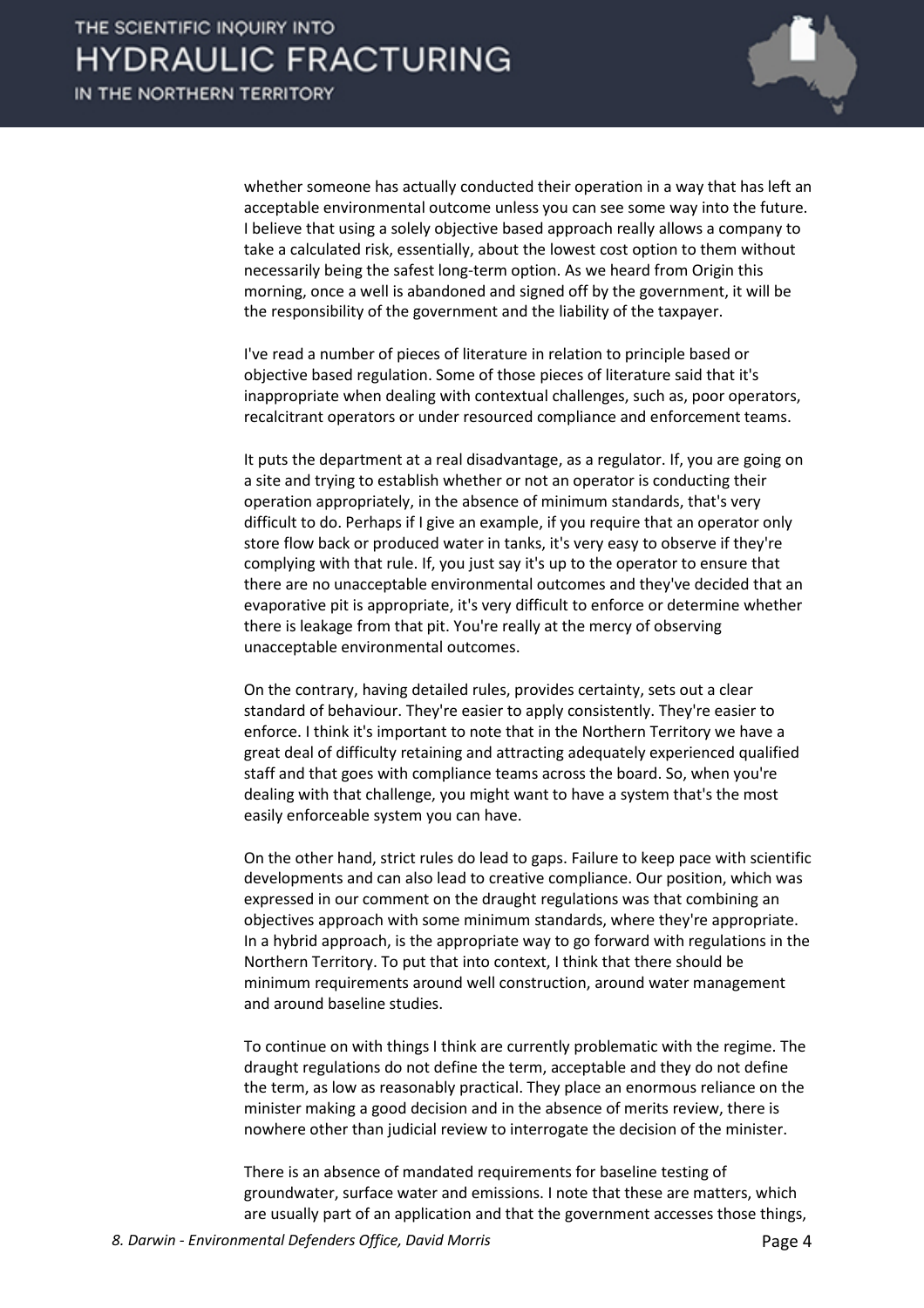

but it is my very firm view that they should be mandated legislative requirements with corresponding offences for failure.

The other matter, which I'll raise now and go into a bit of detail further on is that compliance activities under the new regulations will still remain within the purview of the Department of Primary Industry and Resources.

So, mindful of the time, I'll now turn to some international developments in best practise and the terms of reference. I'm not going to go through all of these, but some of the ones that I thought might be interesting to the panel. In relation to water, it's obviously a thread that runs through all of the concerns or many of the concerns and many of the community concerns I hear are around water. I think that the legislation needs to set out very clearly in publicly available plans how much water will be used, where will it be used, where will it be gathered from and what will be done with it at the end of the process.

The new recommendations to the government should provide some guidance as to what will occur in aquifers that are already over extracted or permitted to be over extracted. There's a commitment to regulating the oil and gas industry under the current water act licencing regime, but in the case of a number of aquifers, there have been a licences issued, which exceed the sustainable yield of those aquifers. They also don't currently provide for a strategic indigenous reserve, which is an additional 10 percent of that water and there's a current commitment of this government that strategic indigenous reserves will be reintroduced. Obviously, in areas where water is scarce, the need for a precautionary approach is even greater.

I note that the US EPA has found examples of water contamination from this industry, but they have found it is not systemic. We don't have a defined aquifer interference policy like the one that exists in New South Wales and we have no other specific requirements in relation to legislative requirements in relation to distances from aquifers and things like that. Given the confidence expressed by the oil and gas industry and their processes, they may be amenable to the idea of a rebuttable presumption in legislation that if water pollution is found they're liable for it. That's the approach that's been taken in Illinois, where the hydraulic fracturing regulator act includes a reverse owner's provision for water pollution events in areas where oil and gas operations take place. Simply put, that means if you have a contaminated water body, that company is liable for it unless they can prove that they're not.

Another example of where this practise was a recommended approach was in New Brunswick prior to the ban that was placed on hydraulic fracturing and they recommended having legislative dissertations of diminished quality and reduced capacity and imposed a presumption that an oil and gas operator's responsible for replacing and restoring water supply if it is diminished in quality or supply.

Baseline testing of water is now a legislative feature of best practise in other jurisdictions. It's not a legislative requirement in the Northern Territory and it should be. It is a requirement in Colorado, for example, which is one of the legislative regimes I would encourage the inquiry to look at as an example of best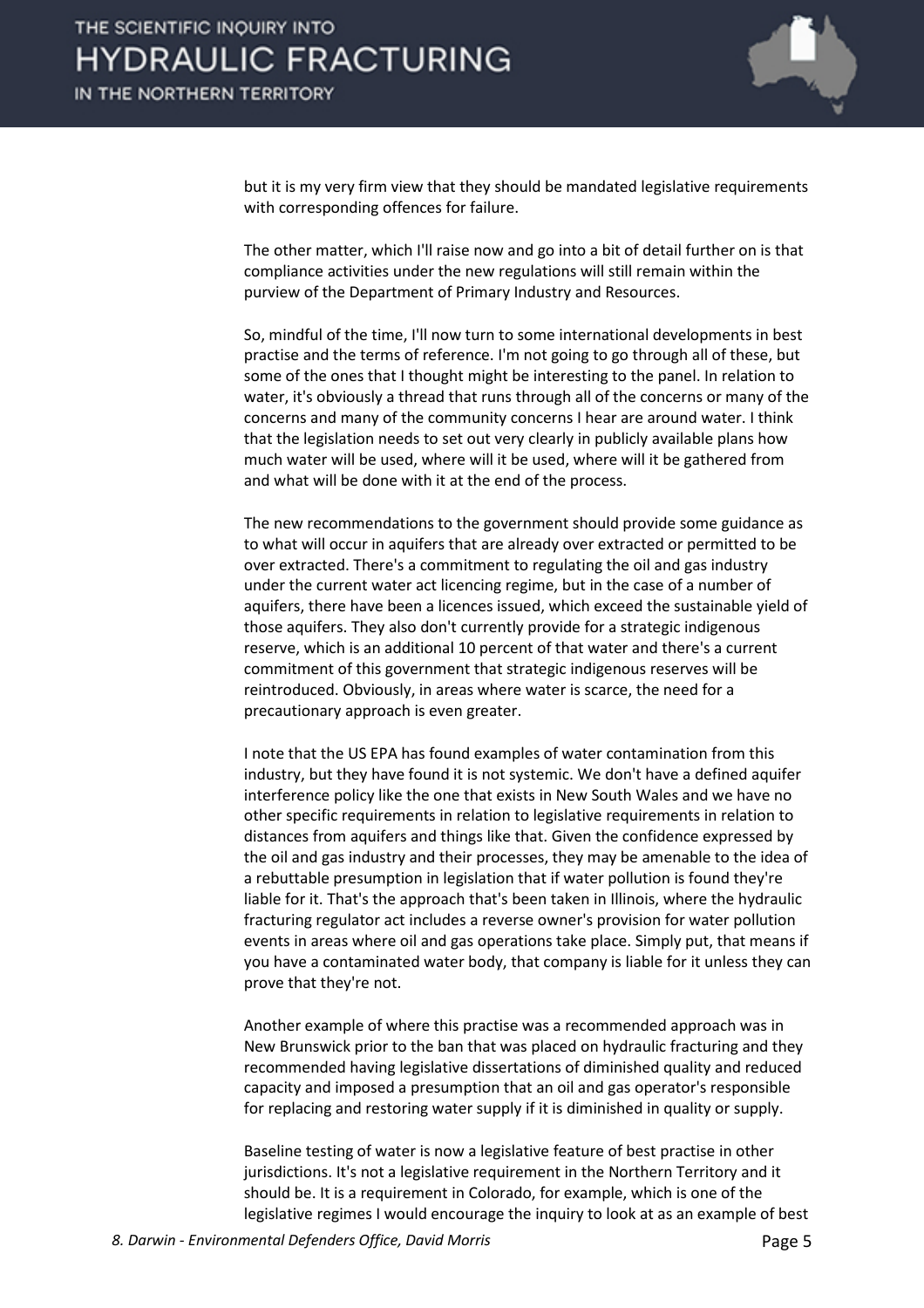

practise in the United States. It was also a major recommendation of the New Brunswick regulations before the process was ultimately banned there.

In the case of New Brunswick, the recommended approach was as follows. Water samples from all potable wells within an appropriate distance of gas well must be collected and analysed before drilling operations begin and prior to the clearing of the well pad. This was not a process that would be undertaken by the company, but instead a third party contractor engaged by the government at the cost of the operator would be required to take that sample. Testing would be analysed and then made publicly available. Testing would be analysed in a state owned government laboratory. I don't know whether we have those in the Northern Territory, but the point is that it was an independent laboratory and then would be made publicly available following that test.

In relation to emissions and air quality, best practise jurisdictions like North Dakota and Colorado placed explicit requirements on operators with relation to fugitive emissions, ambient air quality and flaring requirements. Given the uncertainty that seems to exist around the emissions from oil and gas operations, serious thought needs to be given to managing this potential impact within our regulatory regime.

In relation to waste management, I noted that the representative from APPEA, Mr. Doman, this morning, said that, "Wastewater was currently being trucked out of the Northern Territory, but that consideration would be given to the construction of a waste management plant in the event that the size of the industry here required it." I would encourage that waste management plans for all operations be publicly available and that they note how waste is to be minimised and managed. Describing the types of waste that will be transported and generated by this activity including potential radioactive material, which we know exists in the Northern Territory. Those plans should describe how waste should be handled and stored at all stages through the process and describe the methods and locations of waste treatment, reuse or disposal. I would encourage that there should be no on site disposal of waste in accordance with a number of jurisdictions within the United States who are now banning the disposal of waste on site and no on site storage of waste in evaporative ponds.

Best practise jurisdictions, for example, New Brunswick prior to it being banned and Illinois and North Dakota. I believe now prohibit the use of evaporative ponds. They require all waste, flow back water and produced water to be stored in tanks before being trucked to an appropriate facility. Colorado, I think, is widely regarded as the state in the US with the toughest air quality monitoring regime. They have legislated reporting requirements for methane and legislated lake detection programmes.

We'll move now to an issue, which has been discussed earlier today and that's in relation to what all happens in the future if something goes wrong. The well has been abandoned and signed off by the government, but nevertheless creates a legacy. The mining industry is attempting to address 100 years or more of mining legacies through a levy that is imposed upon operators in the Northern Territory and I would encourage that an orphan well fund of the kind put in place in ...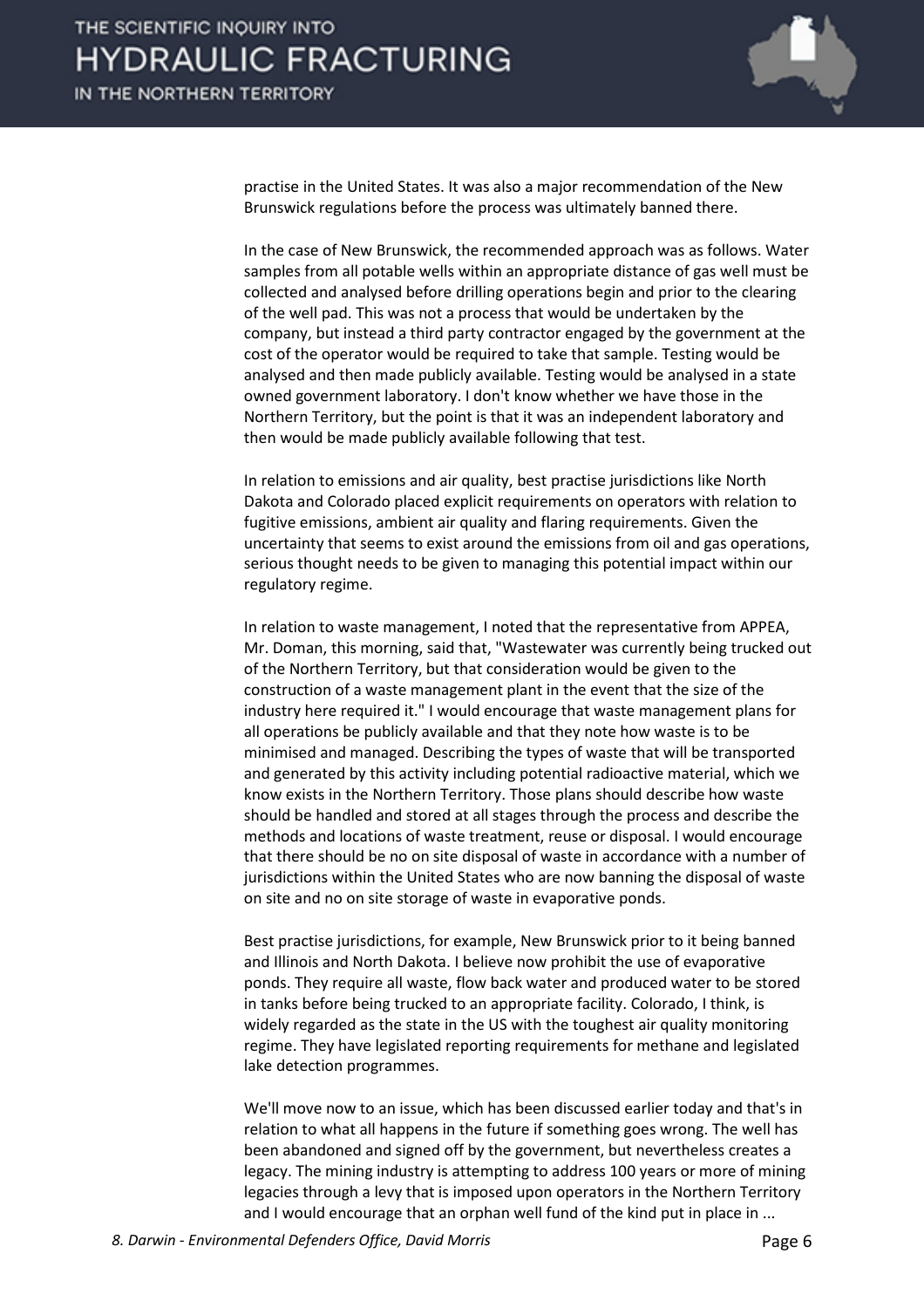

Forgive me if I pronounce this province in Canada wrong. Saskatchewan, has established an orphan well contingency fund to essentially have an insurance policy for the taxpayer in the event there are problems in the future and the previous operator is unwilling or unable or indeed doesn't exist anymore to rehabilitate or take the necessary remediate reaction.

Very quickly, I'm not going to touch on this a great deal today. I will touch on it extensively in our comment. In terms of engaging with an impact on Aboriginal culture and communities, I would like to rely on Aboriginal people to provide that advice and information to the community, but I do want to address something that I think the head of SANTOS misquoted this morning where he said that, "They can't take an operation without first obtaining a certificate from the Aboriginal areas protection authority." That's not the case. It's a voluntary scheme where they can go and get a certificate from the Aboriginal areas protection authority, which then provides them with protection from prosecution in the event a sacred site is damaged. It may well be SANTOS' approach that they do not do any activity without first obtaining an Aboriginal areas protection authority. I suspect it is. It's voluntary and we have to accept that we may not always get operators like SANTOS. We may get another operator that doesn't have that same process.

I said earlier, it's one thing to be transparent in a lot of data, but it's quite another thing to make that digestible. For example, we have mining notices, which are published every Wednesday in the Northern Territory News and then they go on to a website on the department's internet site. It's very difficult to say, search for a particular location and then say, "Has there been an application or approval for this area." Things like that can dramatically increase the ability of the community to have input into this process and have confidence in it.

In Colorado and Pennsylvania, there is a requirement for the publication, in real time, of gas well violations and failures. However, they are criticised for being difficult to understand, vague and they fail to mention the receiving environment. I would suggest that a best practise regime would feature an easy to understand and searchable database that can swiftly alert the public to problems experienced by the oil and gas operators in the Northern Territory and be able to observe the regulatory response. In Illinois, all documents submitted as part of an application are viewable by the public unless they are trade secrets.

We'll move now to regulatory capture, which is one of the terms of reference. In my view, all of the leadership in the world cannot avoid the perception problems created by having the same department responsible for the promotion and the encouraging of the industry and the licencing of the industry and the regulation and compliance activities of it. We say that this in the Northern Territory, that the Department of Mines and Energy it's now the Department of Primary Industries and Resources ran what I would suggest was a very expensive advertising campaign, which trumpeted the benefits of the oil and gas industry in the Northern Territory. It is also the body responsible for compliance of the industry and I think that's inappropriate. This is not unique. Recognition of this conflict has seen separation of those responsibilities in Canadian Arctic offshore drilling operations, in Norway, in the United Kingdom following the Piper Alpha disaster.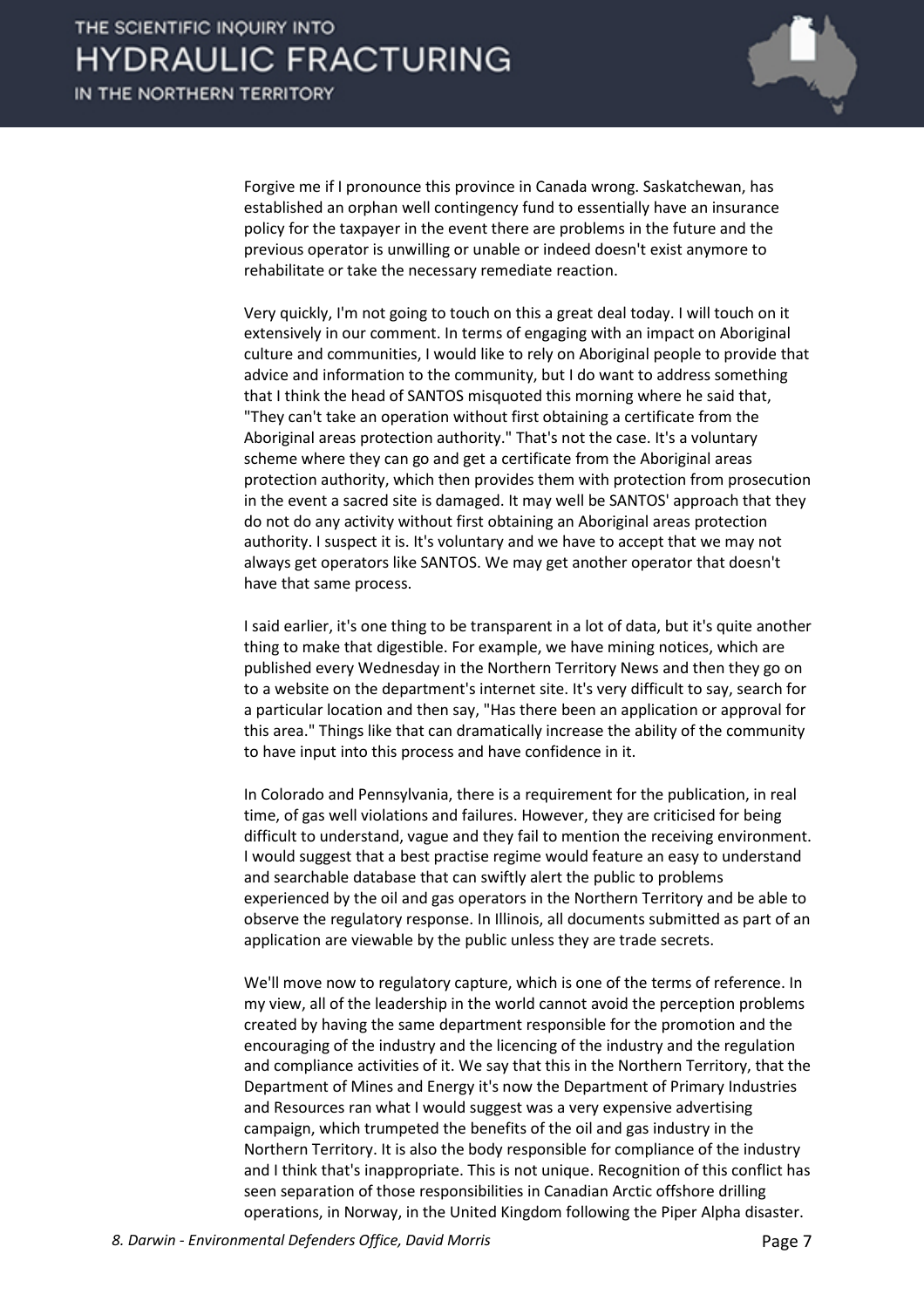

Indeed, we've had our own conflict issues in relation to the Montara oil disaster, which did note the conflict within that department as being a major issue that led to that disaster.

Cumulative impact to something, which interests me a lot. There are a number of loads, which go on to a landscape or an area of biodiversity per region. Whatever you want to call it. There are a number of loads and in the Northern Territory we may well have agricultural impacts, feral animal impacts and things like that. They need to all be considered in the context of this new industry, which wants to take place. I'll move very quickly; we don't have a particularly strategic approach to landscape scale it impacts.

I just wanted to raise one interesting development in international regulation, which has been play based regulation, which has been trialled by the Alberta energy regulator proposes a new set of regulations, which require a more holistic approach to the regulation of the oil and gas industry. Instead of the usual approach to issue an approval to each individual operator, they've required the operators to come together. All the operators with permits in a particular play to come together, put forward a plan, which outlines their proposal, collaboration in terms of roads, pipelines and water usage. It's hoped that in using that approach landscape, scale and cumulative impacts can be better addressed.

In terms of the Northern Territory, we need to look at land clearing. We need to look at whether the imposition or the presence of a grid places increased pressure on threatened species. Both by way of habitat fragmentation, but also by the way of the impact of feral animals. There's an interrelation that might be not always seen obvious on the surface. Other ancillary activities need to be considered. So, for example, where will the industry obtain it's propend or sand in the Northern Territory? One area in the Northern Territory where sand is currently sourced for other types of development is the Howard Sand Plains not far from Darwin and that's an area of significant ecological value and was recently the subject of an NTPA report, which criticised the way sand is extracted from that area.

In relation to no go zones, I know that SANTOs' submission today earlier was in relation to national parks being listed as green on their maps. That gives me some comfort, although I know that I was in Canberra last year, the year before actually, advocating on behalf of traditional owners who did not want an oil and gas operation to occur within Watarrka National Park. There is no current legal protection that prevents oil and gas operations within national parks or other conservation areas. I think that no go zones should really be heavily informed by science, but I would note that prior to the ban in New Brunswick, they recommended a total prohibition of the sighting of well pads in flood plains, of which we have a great number in the Northern Territory.

That concludes my submission and I'll do my best to address any questions that the panel may have. Thank you.

Hon. Justice Rachel Pepper: Thank you. Yes, Dr. Jones?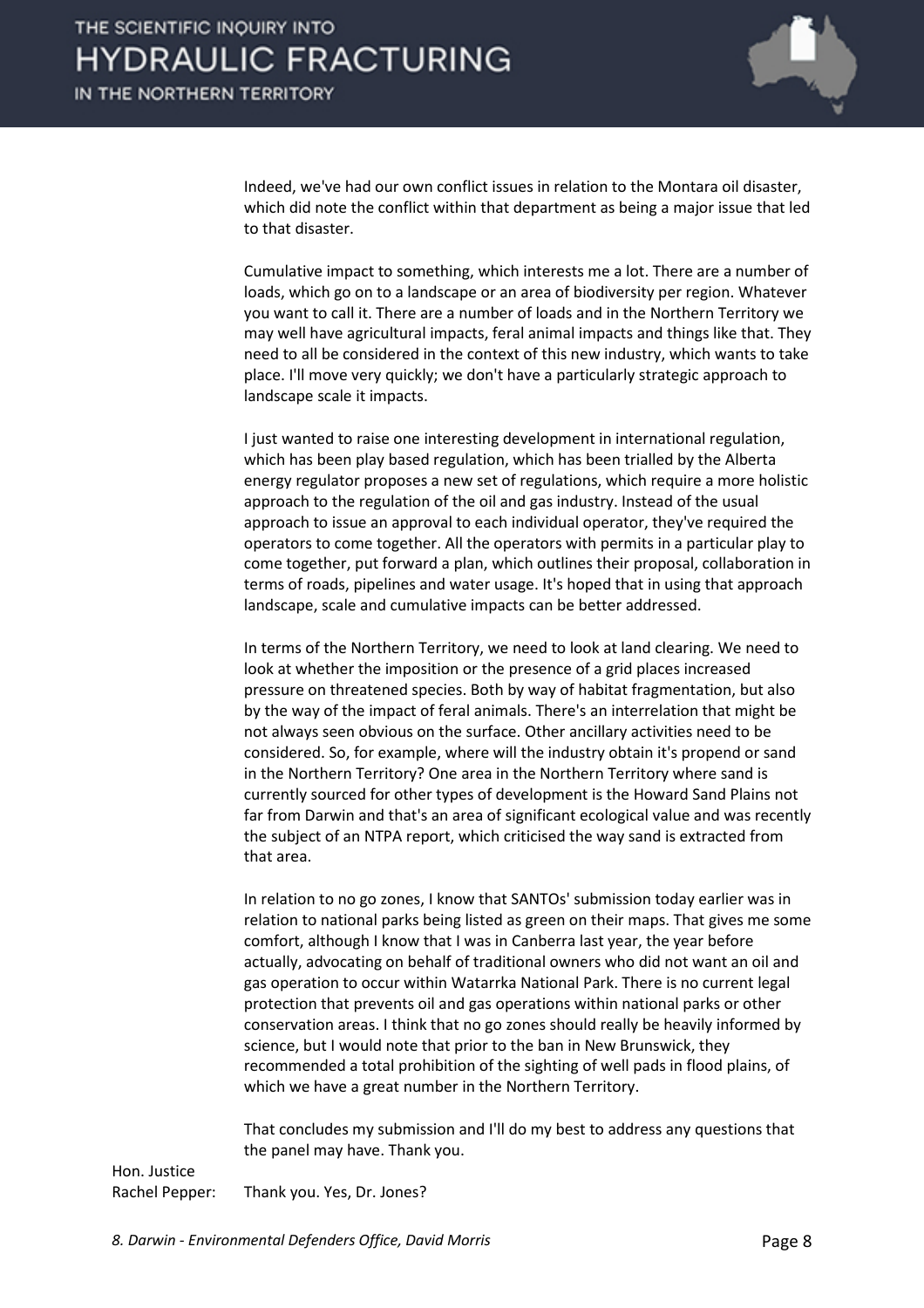IN THE NORTHERN TERRITORY



- Dr. David Jones: Regulation comes at a cost and one of the more vexatious issues is, how does government fund regulation? Is propositions for industry legalese and then there could be an accusation of regulatory capture there again. How best do you think that kind of issue might be handled?
- David Morris: Look, I think if the industry wants to come and generate income and profit for its shareholders from operating in the Northern Territory then it bears a great deal of the responsibility for insuring an adequately resourced regime occurs in the Northern Territory. I believe that really industry should bear much of the cost. For example, baseline testing, those types of things. Independent inspectors of wells should be cost born by industry. Industry has noted many times that social licence will be critical to operations taking place in the Northern Territory and I don't believe that social licence will occur without a proper regulatory regime that the public has confidence in. To that extent, it's really a matter for the government, if they say there have been great social benefits and great economic benefits to the Territory. To work with industry, to make sure that it's adequately resourced to a level the public is confident in.
- Dr. David Jones: One thing we've heard loud and clear from our community consultations is currently a very low trust.
- David Morris: Indeed.

Hon. Justice

- Dr. David Jones: And disagree on the regulatory environment. How long do you think it might take to build that? What might it require?
- David Morris: I think that having a strong regulatory regime in place is the first step and we don't have that at the moment. I think the second thing is that compliance with a strong regulatory regime needs to be observed and they may well take some time. I mean-
- Dr. David Jones: Chicken and egg, I think.
- David Morris: Sure and I think other things, like mechanisms within legislation like the third party merits review rights. If, you know that you can go and have an independent arbiter have a look at a decision made by a minister, that's going to give you a great deal of confidence in the quality of the decision making and your ability to do something about it if you are grieved by it.
- Rachel Pepper: That's right. Yes, Professor Hart.
- Prof. Barry Hart AM: Continue on that with the regulations, you mentioned the separation of responsibilities? Go into regulation as far as from, Dr. Jones. A number of people have suggested that one of the ways in which this trust problem could be enhanced. Was it an independent regulator? Do you have any thoughts on that? Because, I think all of your suggestions all still stays within government.
- David Morris: Yes, I mean, you're talking about an operator like off-scene or of that nature that you have in common with offshore type response?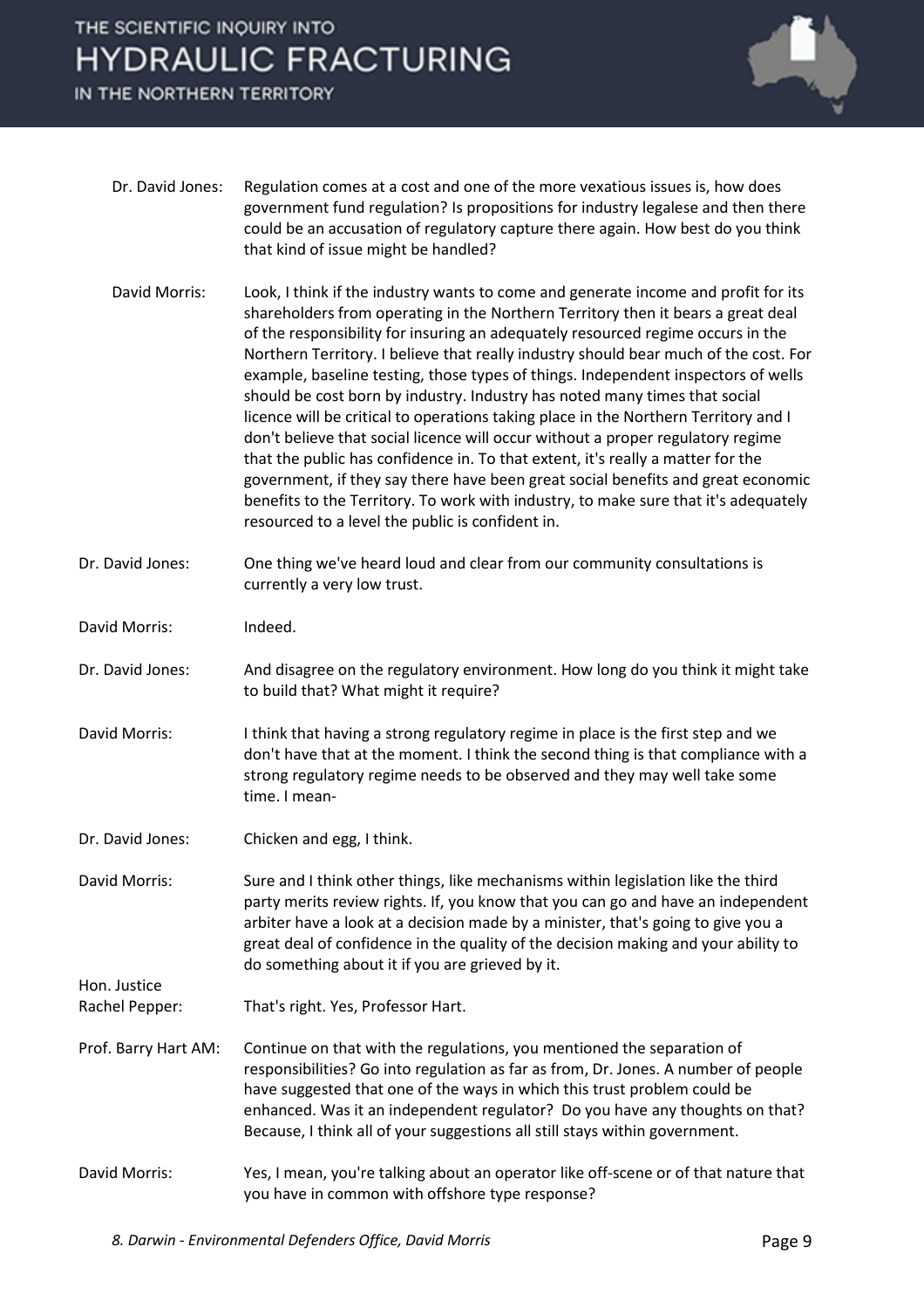

Prof. Barry Hart AM: Yeah. David Morris: Look, I haven't turned my mind to it, particularly. I think that compliance activity should take place within the NTPA, which is supposedly, an independent agency of government and I believe that would assist in terms of confidence. Prof. Barry Hart AM: Okay, thank you. David Morris: Does that answer your question? Prof. Barry Hart AM: Yeah, yeah absolutely. Hon. Justice Rachel Pepper: It's become apparent to the panel that once consent is given by Aboriginal peoples under the Aboriginal land rights act, then that follows through the entire process from exploration through to production. Of course, exploration is just as it sounds. It's exploration and you don't necessarily have an idea of the scope of the production and therefore, the scope of the impact and therefore, the scope of what you're actually consulting to. David Morris: Yes. Hon. Justice Rachel Pepper: You got any suggestions on how that might be ameliorated. Bearing in mind, it's common piece of legislation. David Morris: One way of addressing it may require an additional Veto right to be given to Aboriginal land owners or title holders of Aboriginal land. Indeed, all title holders, if you like, at the stage where productions licence is sought. If, that were ... I agree that it places an enormous burden on Aboriginal people at the earliest stage, where given the presentations I've witnessed this morning, there's very little idea or very little certainty around what the ultimate production will look like. I believe that there is engagement or there is engagement with Aboriginal people at the stage where they need to seek a production licence. But, if someone's coming to you and asking to drill two wells by way of exploration and then at some stage later, they want to put 100 on your piece of land. That's a very different set of circumstances and at that stage you have no ability to say no to it. The other thing that I would say is that, my experience has been that there isn't understanding across the board of what is signed up to following exploration consultations. There isn't an understanding across the board of what an oil and gas field might look like and that's not surprising, because I don't think any of us here are incredibly enlightened as to what a full scale oil and gas operation in the

Northern Territory might look like. I mean, I did see one of the plans by SANTOS.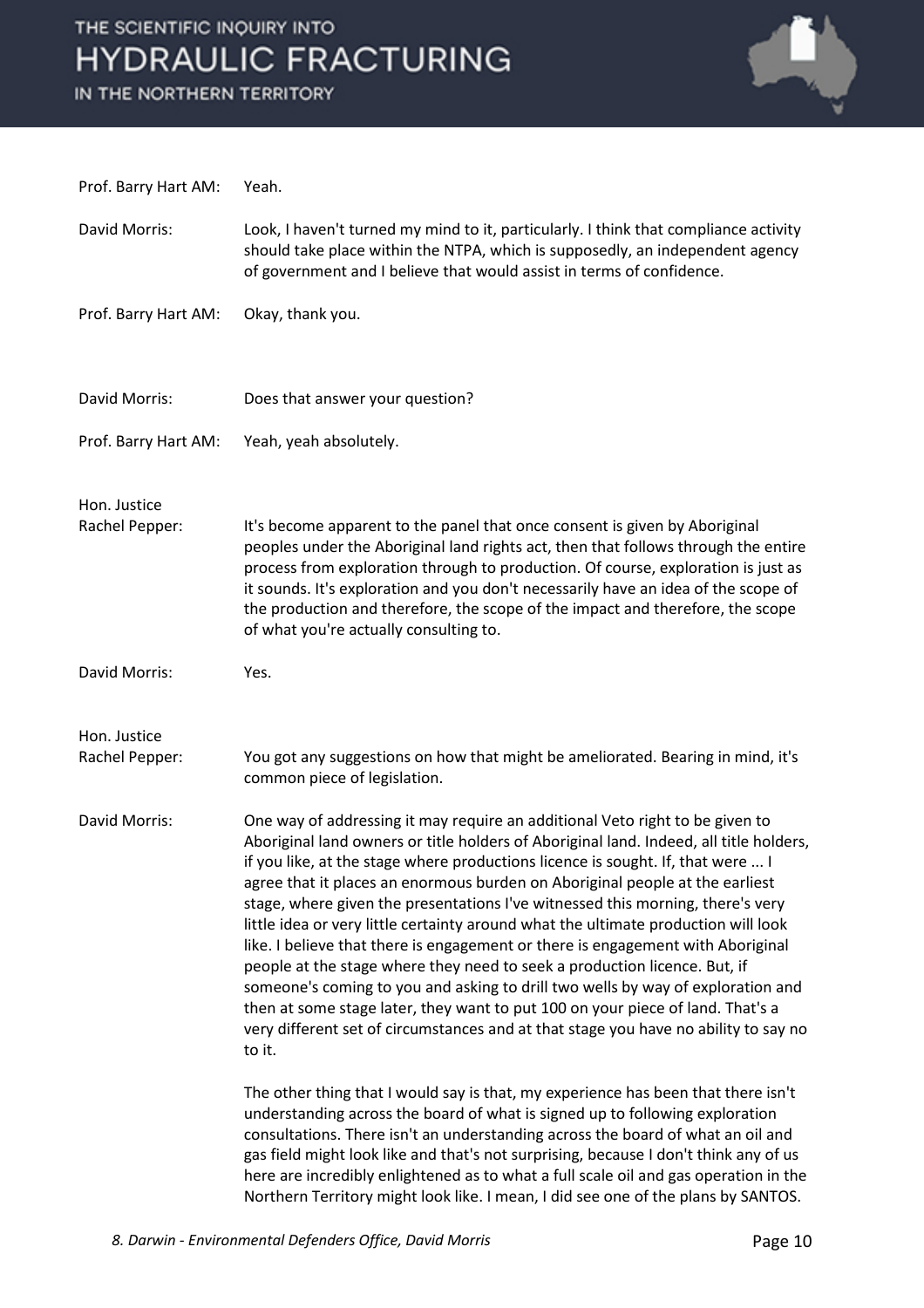IN THE NORTHERN TERRITORY



|                                | They spoke this morning about the extent to which their full scale production<br>might look like, but I think that's the first I've heard of that.                                                                                                                                                                                                                                                                                                                                                                                                                                                                                                                                                                                                                                                                                                                                                               |
|--------------------------------|------------------------------------------------------------------------------------------------------------------------------------------------------------------------------------------------------------------------------------------------------------------------------------------------------------------------------------------------------------------------------------------------------------------------------------------------------------------------------------------------------------------------------------------------------------------------------------------------------------------------------------------------------------------------------------------------------------------------------------------------------------------------------------------------------------------------------------------------------------------------------------------------------------------|
| Hon. Justice<br>Rachel Pepper: | Thank you. Yes, Dr. Beck?                                                                                                                                                                                                                                                                                                                                                                                                                                                                                                                                                                                                                                                                                                                                                                                                                                                                                        |
| Dr. Vaughan Beck:              | You mentioned earlier that there may be  May be desirable to combine both<br>prescriptive minimum standards and objective regulations.                                                                                                                                                                                                                                                                                                                                                                                                                                                                                                                                                                                                                                                                                                                                                                           |
| David Morris:                  | Yes.                                                                                                                                                                                                                                                                                                                                                                                                                                                                                                                                                                                                                                                                                                                                                                                                                                                                                                             |
| Dr. Vaughan Beck:              | If, that system was invoked, how would you decide to direct one operator to one<br>regime and another operator to another regime?                                                                                                                                                                                                                                                                                                                                                                                                                                                                                                                                                                                                                                                                                                                                                                                |
| David Morris:                  | I don't think it would apply in that way. I think that you would have an<br>overarching standard that operators are meant to abide by. To ensure that their<br>operations don't have unacceptable environmental impacts and that their<br>required to reduce their risk to as low as reasonable practicable. However, there<br>would also be standards. For example, in terms of the concrete used in wells, the<br>types of casing used, the storage facilities for waste water. Those types of things.<br>I actually see them as operating in parallel, as opposed to operating as a different<br>requirement on a different operator. I know that South Australia takes a<br>somewhat varied approach depending on the operator that they have. Imposing<br>a higher regulatory burden on an operator they deem to be more risky and lower<br>regulatory burden on an operator they deem to be of lower risk. |
| Dr. Vaughan Beck:              | Can we just explore this a little further?                                                                                                                                                                                                                                                                                                                                                                                                                                                                                                                                                                                                                                                                                                                                                                                                                                                                       |
| David Morris:                  | Sure.                                                                                                                                                                                                                                                                                                                                                                                                                                                                                                                                                                                                                                                                                                                                                                                                                                                                                                            |
| Dr. Vaughan Beck:              | You've got two systems and you're going to invoke both of them. Simultaneously,<br>I think you said, in parallel.                                                                                                                                                                                                                                                                                                                                                                                                                                                                                                                                                                                                                                                                                                                                                                                                |
| David Morris:                  | I don't-Yeah. I don't see it as being inconsistent. At the moment, we have say for<br>example, in mining legislation, an obligation that operators take all reasonable<br>steps to avoid environmental harm and to not create unacceptable<br>environmental outcomes and there's penalties associated with that. Then there's<br>specific requirements under mining management plans is to have that operation<br>must take place. There is, in effect, two triggers for enforcement.                                                                                                                                                                                                                                                                                                                                                                                                                            |
| Dr. Vaughan Beck:              | That can lead to some confusion if somebody's trying to demonstrate compliance<br>with objective based requirements. There's never ever going to be total<br>alignment between prescriptive requirements and objective requirements.                                                                                                                                                                                                                                                                                                                                                                                                                                                                                                                                                                                                                                                                             |
| David Morris:                  | The way I see it is you identify certain things that you  There are many moving<br>parts in an oil and gas operation and if you identify specific areas of risk, water<br>management or aquifer interference management and say, well construction and<br>you say, we're going to have minimum standards for these and if you fail to<br>comply with those, that's an offence. There will be other matters in relation to it<br>that still require an operator to take all reasonable steps and to reduce their                                                                                                                                                                                                                                                                                                                                                                                                  |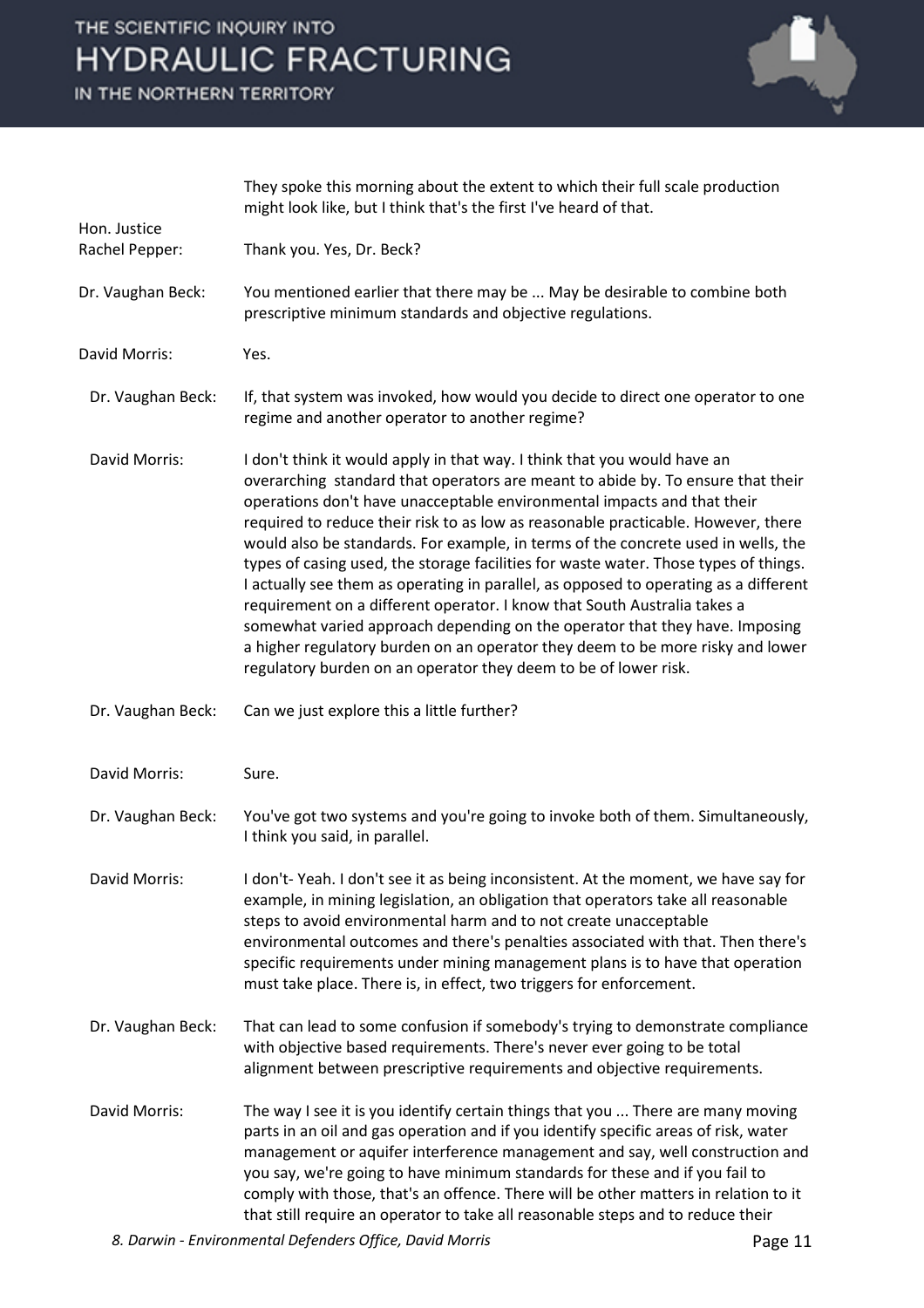IN THE NORTHERN TERRITORY



potential impact to as low as reasonably practicable and to avoid unacceptable environmental impacts.

- Rachel Pepper: And indeed you can have both. For example, in relation to the construction of a well, you can have your minimum prescriptions and your minimum requirements. But, in addition to that, you must also adhere to leading practise and therefore, that imposes on the companies at least a core minimum. But, as the science evolves, that they must therefore improve above and beyond that minimum.
- David Morris: That's right, it's designed ... I think the hybrid approach is designed to ensure you that these easily enforceable, easily identifiable contraventions or sets of rules that you need complied with. But, it also allows flexibility for people to upgrade their own operations should they see fit to do so. I'm sorry if I haven't explained that well and I hope that I address it more comprehensively in my written submission.

Dr Vaughan Beck: We look forward to it. Thank you.

Hon. Justice

Hon. Justice

Rachel Pepper: Any last questions? Professor Hart last question.

- Prof. Barry Hart AM: Last question. If I understood, you talked about strategic approach and again if I understood it correctly, you wouldn't see just individual agreements, but more collaborative of the number of companies that might wish to get into a particular area. Have I interpreted that right?
- David Morris: I'm not sure I formed a full some view on that, but I've raised it merely as an interesting way that another jurisdiction is looking at to regulate areas over a landscape. So, fitting in all of the pressures or load onto a particular landscape and requiring companies with interests within that area to come together and explain how their cumulative impacts are going to be acceptable. It seems to me that, you know, an operation like this where you're going to have maybe potentially a large number of wells spread over a vast area. It's appropriate to look at it holistically, as opposed to on a one by one type approach, which limits the cumulative assessment, the cumulative assessment.
- Prof. Barry Hart AM: It's very attractive to me, but I'm trying to work out how it would actually work.
- David Morris: Well, I'll certainly provide some more detail around the way Alberta did that in their -

Prof. Barry Hart AM: Excellent.

- David Morris: -in their trial run essentially.
- Prof. Barry Hart AM: Thank you.